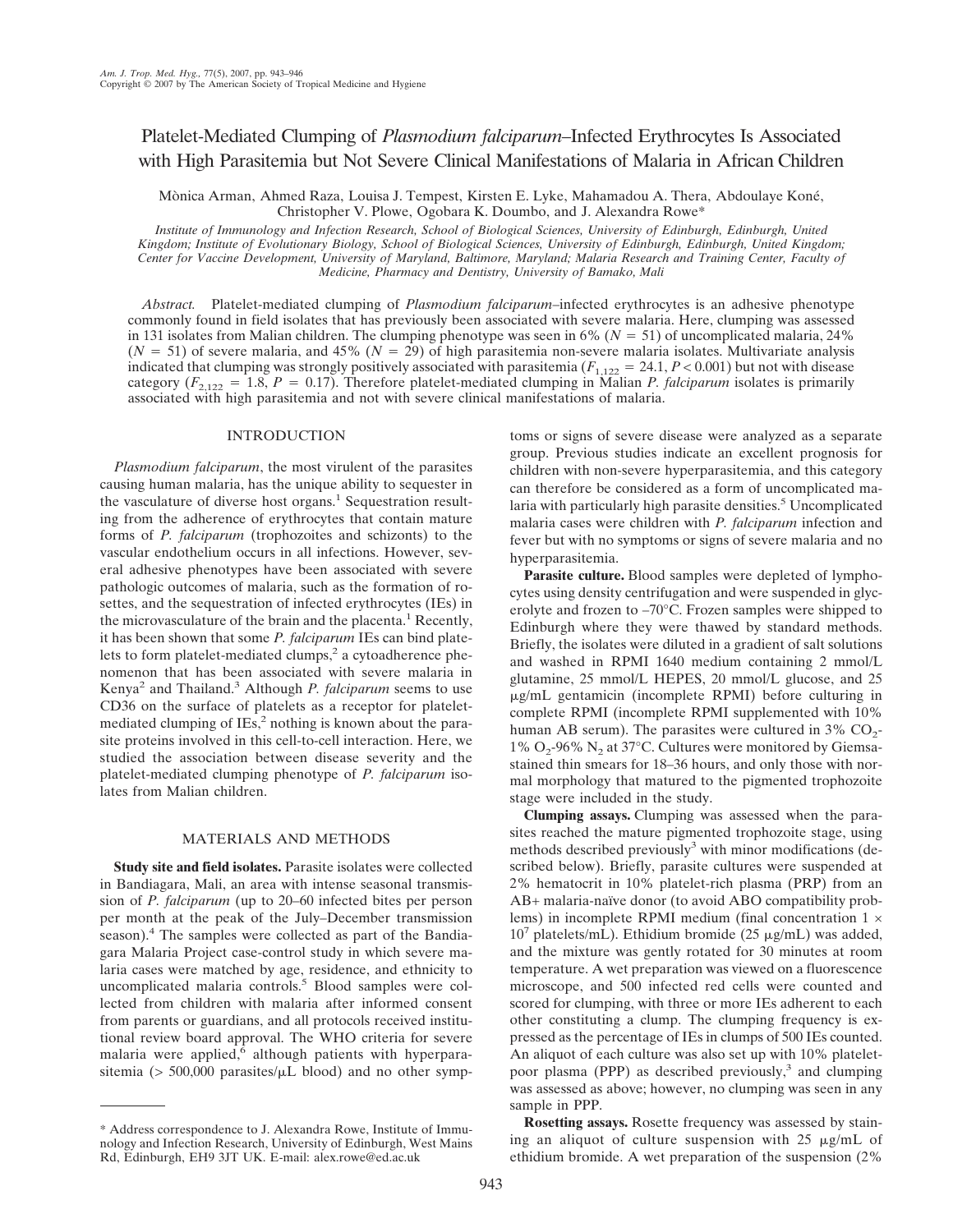hematocrit) was viewed with a fluorescence microscope, and the number of mature IEs binding two or more uninfected erythrocytes was counted. The rosette frequency is the percentage of IEs in rosettes of 200 IEs counted.

**Statistical analysis.** Univariate analysis was carried out using Statview (version 5; SAS Institute, Cary, NC). Multivariate analysis was carried out using S-PLUS 6.0 (Release 1; Insightful Corp., New York, NY), using generalized linear models (GLMs). Because the response variables were proportions and therefore bound between 0 and 1, they were analyzed using binomial errors with a logit linear predictor.<sup>7,8</sup> The percentages of infected erythrocytes forming clumps were analyzed as counts with binomial errors. Explanatory variables in the statistical model included blood group, category of disease (severe, hyperparasitemia, and uncomplicated as defined above), percent parasitemia, percent rosetting, age, and hemoglobin level. Models were fitted as follows. All explanatory terms were fitted including interactions up to second order where possible. Interactions including more than two terms (e.g., a third-order interaction between three explanatory terms) were not permitted because of small sample sizes. This would have reduced residual degrees of freedom, making the model unstable, and would also have increased the risk of incurring both type 1 and type 2 errors.<sup>7,8</sup> The statistical significance of a term in a GLM with binomial errors was assessed by the change in deviance of the model when the term was dropped from it. To correct for overdispersion, significance of a term was assessed using an *F* ratio. Minimal models were obtained by stepwise deletion of nonsignificant terms, using an  $\alpha$  value of 0.05.

#### RESULTS

Clumping was assessed in 131 *P. falciparum* isolates from Malian children (51 from children with uncomplicated malaria, 29 from children with non-severe hyperparasitemia, and 51 from children with severe malaria). The characteristics of the patients from which the parasite isolates were derived are summarized in Table 1. The children in the three disease categories did not differ significantly in age; however, the children with severe malaria had lower hemoglobin levels than the other two groups, and the children with uncomplicated malaria had lower parasitemia levels than the other two groups (Table 1). The severe malaria category was comprised of 16 children with unrousable coma (Blantyre coma score  $\leq$  2), 12 non-comatose children with impaired consciousness or prostration, 14 children with repeated seizures, 5 children with severe malarial anemia (hemoglobin  $<$  5 g/dL), and 4 children with assorted other severe malaria syndromes (jaun-

| TABLE 1 |  |                                    |  |  |
|---------|--|------------------------------------|--|--|
|         |  | Summary of patient characteristics |  |  |

| Disease category      | N  | $Age*$ (months) | $Hb*$ (g/dL) | $Pt^{*}$ (%) |
|-----------------------|----|-----------------|--------------|--------------|
| Uncomplicated malaria | 51 | 41.2(27.4)      | 9.8(2.5)     | 2.4(1.5)     |
| Non-severe            |    |                 |              |              |
| hyperparasitemia      | 29 | 47.1(28.1)      | 10.0(2.3)    | 11.5(6.2)    |
| Severe malaria        | 51 | 34.8(23.7)      | 8.2(1.8)     | 7.3(5.9)     |
| $P$ valuet            |    | 0.12            | 0.0003       | < 0.0001     |
| $*M$ $(CD)$           |    |                 |              |              |

Mean  $(SD)$ . † ANOVA.

Pt, parasitemia.

dice, hematuria, renal failure). Eighteen of the severe malaria children had concomitant hyperparasitemia.

The clumping phenotype was seen in 28/131 (21.4%) of all isolates, and there were significant differences between clinical categories in the number of isolates showing clumping. Three of 51 (6%) of the uncomplicated malaria isolates formed clumps, 12/51 (24%) of severe malaria isolates formed clumps, and 13/29 (45%) of the non-severe hyperparasitemia isolates formed clumps ( $\chi^2$  = 16.9, 2 df, *P* < 0.0001). The distribution of clumping frequencies in the three disease categories is shown in Figure 1. Higher levels of clumping were seen in the non-severe hyperparasitemia and severe malaria categories than the uncomplicated malaria category (Kruskal-Wallis test,  $P < 0.001$ ). Multivariate analysis indicated that clumping was strongly positively associated with parasitemia  $(F_{1,122} = 24.1, P < 0.001)$ . The apparent association between clumping and disease category shown above was directly caused by differences in the parasitemia in each category. Thus, when parasitemia was included in the statistical model, disease category was a non-significant term  $(F_{2,122} = 1.8, P =$ 0.17). Patient age and hemoglobin were also non-significant terms in the model. Clumping was, however, found to be negatively associated with rosette frequency  $(F_{1,122} = 5.8,$ *P* < 0.001). Rosette frequency itself was strongly associated with severe disease in this sample set (uncomplicated malaria: median rosette frequency [RF], 3%; interquartile range [IQR], 0–15.0; non-severe hyperparasitemia: median RF, 7%; IQR, 2–16.8; severe malaria: median RF, 20%; IQR, 10–36.3; Kruskal-Wallis test, *P* < 0.0001), as has been observed previously in isolates from African children.<sup>9,10</sup> The analysis of factors affecting clumping was repeated using a smaller dataset consisting only of severe disease cases, so that the effects of sub-category of severe disease could be considered. The main findings were very similar; however, there were no significant differences in clumping between the sub-categories of severe disease  $(F_{4,43} = 1.08, P = 0.38)$ .

### DISCUSSION

The main finding of this study was that *P. falciparum* platelet–mediated clumping is not associated with severe clinical manifestations of malaria but is significantly associated with high parasitemia, a result that differs from those reported previously from Kenya<sup>2</sup> and Thailand.<sup>3</sup> The previous studies compared clumping in isolates from severe malaria cases with that in isolates from uncomplicated malaria controls that had significantly lower parasite burdens than the severe malaria cases.<sup>2,3</sup> On multivariate analysis, the previous studies found both high parasitemia and severe disease (cerebral malaria in Thai adults) to be independently associated with clumping.<sup>2,3</sup> In this paper, we were able to extend the study of the effects of parasitemia and severe disease on clumping by including a high parasitemia non-severe malaria control group. Our results indicate that parasitemia but not disease category is the most significant factor in relation to clumping in *P. falciparum* isolates from African children. These results highlight the fact that inclusion of non-severe controls with high parasite burdens equivalent to those in severe cases might be of great importance, not only for the study of clumping, but also in the study of other parasite phenotypes associated with severe malaria in Africa. $11-13$  Non-severe hyperparasitemia is a feature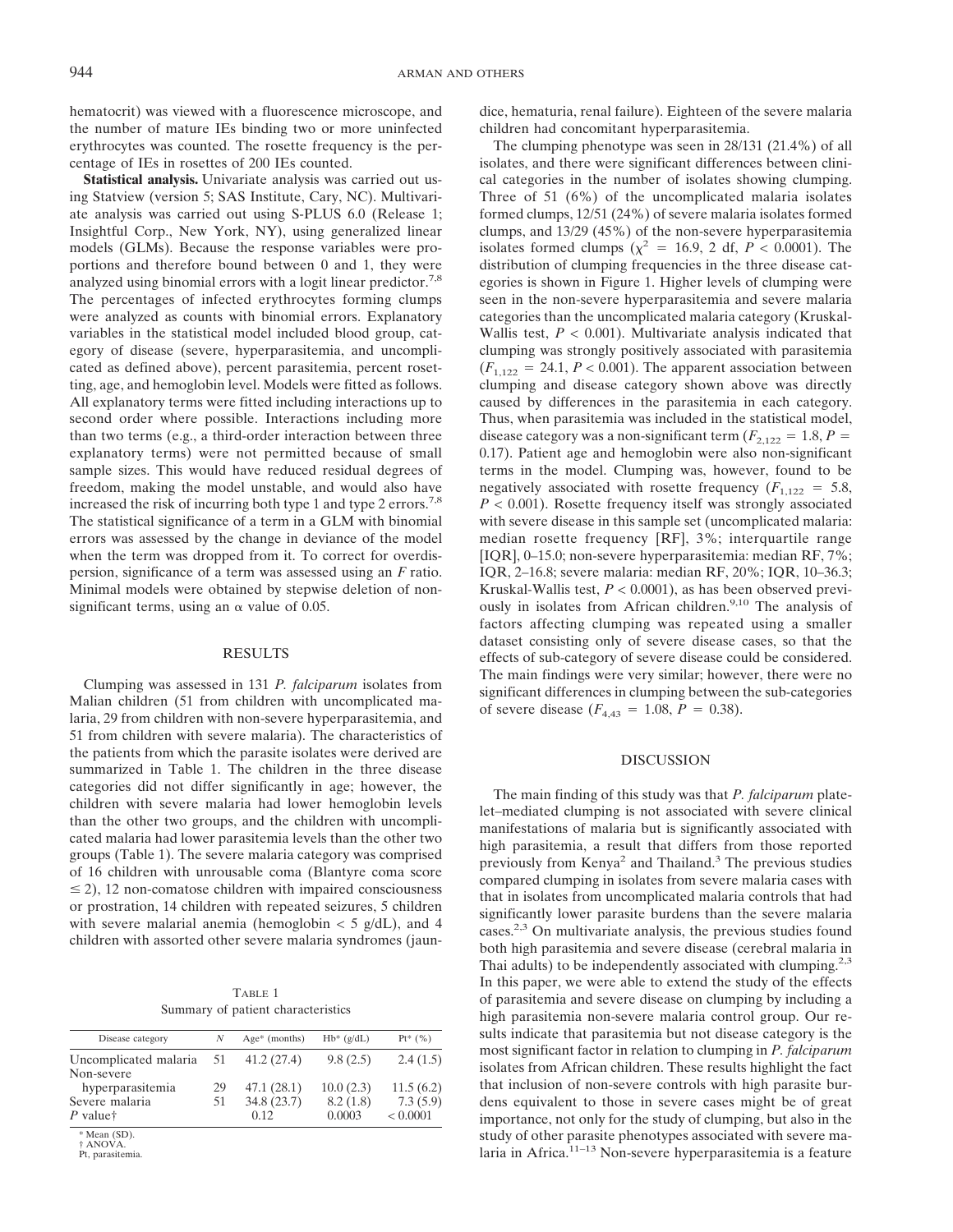

FIGURE 1. The distribution of clumping frequencies in *P. falciparum* isolates from Malian children with uncomplicated malaria, non-severe hyperparasitemia, and severe malaria. The clumping frequency is the percentage of mature pigmented trophozoite–infected cells in clumps of three or more infected cells of 500 infected cells counted. The differences in clumping between disease categories are statistically significant  $(P < 0.001$ , Kruskal-Wallis test).

of malaria in children in semi-immune populations such as those found in Sub-Saharan Africa; however, in low transmission areas such as Thailand, such non-severe hyperparasitemic patients are rare, and high parasitemia is highly predictive of severe disease.<sup>14</sup>

One limitation of the study reported here is that, as in the previous Kenyan study, $2$  the analysis was carried out primarily with a mixed group of severe malaria syndromes. Larger studies are needed to examine the association of clumping with specific sub-types of severe disease, as done in Thailand, where clumping was associated with cerebral malaria but not with the multi-organ failure type of severe malaria.<sup>3</sup> In this study, clumping in isolates from cerebral malaria cases (unrousable coma,  $N = 16$ ) did not differ significantly from clumping in isolates from patients with other forms of severe disease  $(N = 35)$ . The lower absolute numbers of plateletmediated clumps found in our study are probably explained by methodologic differences (notably, in hematocrit and time of the reaction) between this and the study carried out in  $Kenya<sup>2</sup>$  although our methods are comparable with those used in Thailand.<sup>3</sup>

Another possible limitation of this study is that the isolates examined were all frozen immediately after collection and later thawed and cultured for 18–36 hours *in vitro* before clumping was assessed. Previous work has shown that it is possible for *P. falciparum* isolates to show a different antigenic profile after being frozen and thawed; however, the majority of isolates show very similar antigenic profiles before and after freezing.15 In addition, in a small study of 12 field isolates, we found that rosette frequency, a virulenceassociated phenotype<sup>9,16</sup> that is mediated by the variant surface antigen PfEMP1,<sup>17</sup> is not affected by freezing. There was a very strong positive correlation between the rosette frequency of fresh isolates compared with the rosette frequency of the same isolates after freezing and thawing  $(r^2 = 0.91)$ ,  $P < 0.001$ , least-squares regression,  $N = 12$ ). We therefore think it is unlikely that the use of frozen isolates had a major impact on the results of this study.

It is unclear whether the relationship between clumping and parasitemia shown here represents a genuine biological phenomenon (i.e., isolates that grow to high parasitemia in their human hosts do have higher clumping frequencies than those that only reach low parasitemia) or whether it is merely a technical artefact of the assay (i.e., clumping is seen more readily when the parasitemia of the culture is high). Preliminary experiments with *P. falciparum* laboratory strains suggest that the latter is the most likely explanation (M Arman, unpublished data); however, more work is needed to elucidate the effects of parasitemia and other experimental conditions on the clumping reaction. In future studies of clumping and disease severity, it may be prudent to control for the effect of parasitemia in the experimental design, either by using parasitemia-matched severe malaria cases and uncomplicated malaria controls or by diluting all isolates to a standard starting parasitemia before performing the clumping assay.

Independently of the platelet-mediated clumping phenotype, there is evidence suggesting that platelets may have an important role in the pathology of malaria. Platelet sequestration has been described in the cerebral vessels of children who have died with severe malaria.<sup>18</sup> Moreover, platelets have been involved in brain endothelial alterations induced by *P. falciparum* in *in vitro* models.<sup>19</sup> The fact that plateletmediated clumping was previously associated with severe malaria2,3 and the large size of the clumps found *in vitro* have lead to the hypothesis that platelet-mediated clumps of *P. falciparum* IEs may contribute to disease severity by increasing vascular resistance and causing local disturbance of blood flow. Nevertheless, the association of clumping with high parasitemia but not with severe malaria shown in this study suggests that the interaction of IEs with platelets in the context of clumping may not be a causative agent of severe disease. It will be important in future to try and understand the way in which *P. falciparum* parasites are affected by the formation of platelet-mediated clumps. In this regard, it is of interest to note that some studies have shown that platelets are able to inhibit the growth and maturation of *P. falciparum*– infected erythrocytes *in vitro.*20,21

In summary, the data from this study challenge the conclusions of previous work by indicating the platelet-mediated clumping is associated with high parasitemia but not with severe clinical manifestations of malaria. Further work is